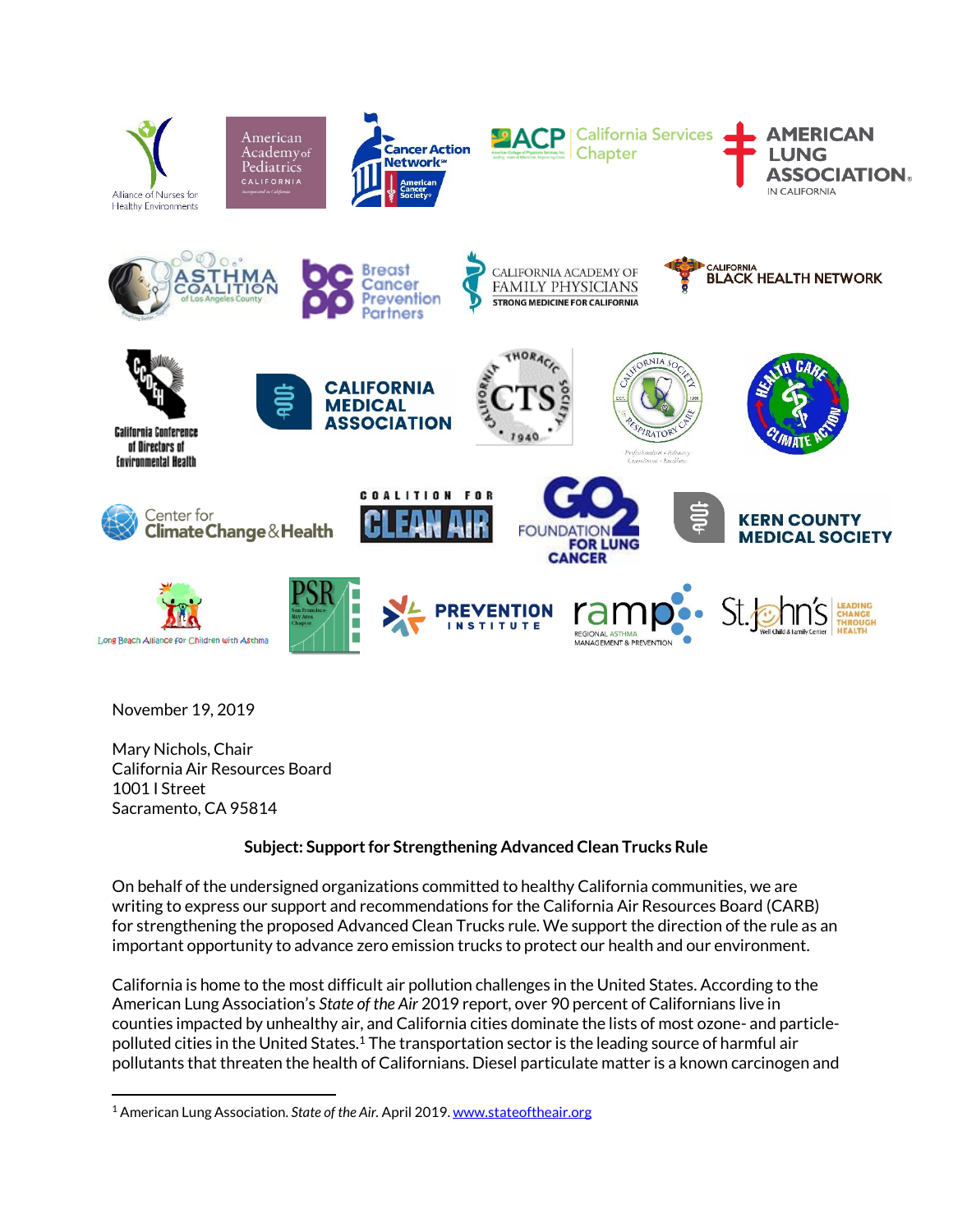contributes to harmful respiratory, cardiovascular and other negative health outcomes. These burdens are often concentrated in lower-income communities with major, local sources of diesel pollution such as ports and warehouses. Transportation pollution is also the leading contributor to climate change that threatens our progress on cleaning up the air, and exacerbates a wide range of public health risks. This rule will help reduce the risk of respiratory, cancer, cardiovascular and other health impacts.

*It is critical to develop healthier transportation solutions to alleviate air pollution and climate burdens.* Fortunately, advances in both battery-electric and fuel-cell-electric technologies can transform the trucking industry if public policy sets the right standards. Our organizations support the stated intent of the proposed ACT rule:

*"The purpose of the Proposed ACT Regulation is to accelerate the widespread adoption of zero-emission vehicles (ZEVs) in the medium-and heavy-duty truck sector and reduce the amount of harmful emissions generated from on-road mobile sources." 2*

*However, we believe that the rule must be far more ambitious to establish a stronger and earlier deployment signal to manufacturers and fleet operatorsto meet this challenge.* We appreciate the opportunity to submit comments in support of strengthening the proposal to improve and protect public health through a stronger rule:

*Set a more stringent manufacturer standard.* The proposal currently aims at requiring tens of thousands of zero emission trucks across all weight classes. Given the urgency of the air and climate challenges facing Californians, and the rapid development of the zero emission truck sector, we urge CARB to set the rule to require trucks in the hundreds of thousands range by 2030. A stronger rule will help to address the long-term impacts of growth in goods movement and vehicle miles traveled projected in the coming decades, $^3$  with reductions in fine particle pollution and greenhouse gas emissions leveling off in 2040. The dismissal of a stronger standard on the basis of "scarcity"<sup>4</sup> of deployments in certain sectors is precisely why the rule should be stronger from the start, and should include all vehicle types. The goal of the standard should be to prompt manufacturers to take zero-emission technology that already is or soon will be available and incorporate it into their products sooner than they would under a business-as-usual scenario.

*Accelerate development of the fleet rule.* We look forward to working with CARB and stakeholders in the development of a strong fleet requirement for zero emission trucks. We encourage CARB to pull this rule forward to support greater certainty for the deployment of larger quantities of zero emission trucks being required under the rule.

*Specify target dates for 100 percent zero-emission technologies by truck sector.* Within recent rules adopted by CARB, there have been clear target dates set for the transition to zero emission technologies for specific vehicle types (*e.g.* 100 percent transition of airport shuttles by 2035, 100 percent transit buses by 2040). CARB staff have indicated a target for 100 percent of delivery trucks to be zero emission by  $2040<sup>5</sup>$  and similar goals should be outlined for additional truck categories under the ACT rule.

*Include all truck categories in the rule from the start.* Currently, the staff proposal excludes certain pick-up trucks from the requirements until 2027, while other truck categories — including the

 $\overline{\phantom{a}}$ 

<sup>2</sup> California Air Resources Board. *Proposed Advanced Clean Truck Regulation. Initial Statement of Reasons*. p. E-S1. Oct. 2019[. https://ww3.arb.ca.gov/regact/2019/act2019/isor.pdf](https://ww3.arb.ca.gov/regact/2019/act2019/isor.pdf)

<sup>3</sup> CARB. *ACT-ISOR* at pp. V-I 3-4.

<sup>4</sup> CARB. *ACT-ISOR, Appendix D. Draft Environmental Analysis.* P.124. Oct. 2019. <https://ww3.arb.ca.gov/regact/2019/act2019/appd.pdf>

<sup>5</sup> CARB. *ACT-ISOR* at p. E-S1.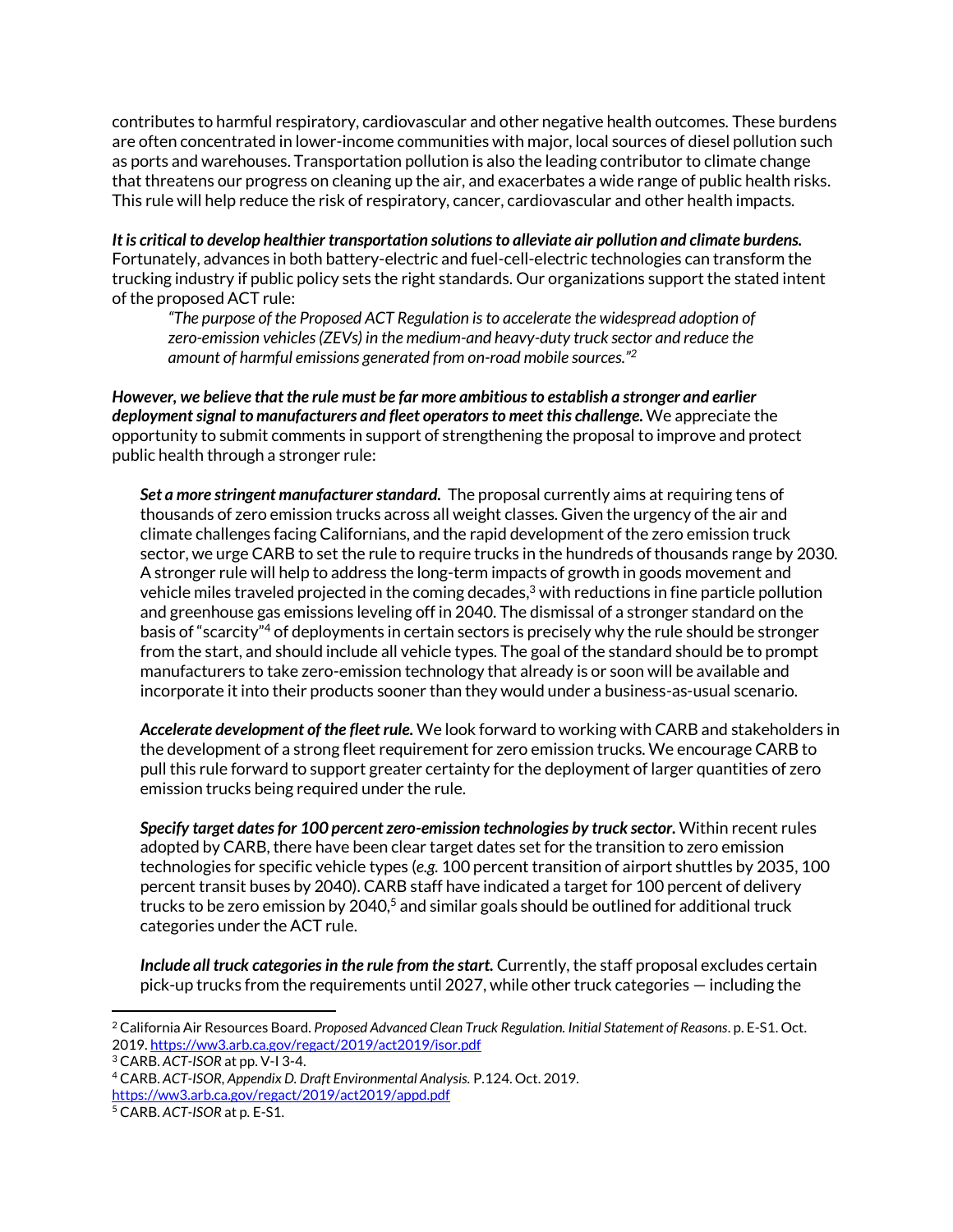heaviest classes — are included beginning in 2024. We believe that all classes of trucks should be included in the rule from the start to ensure all categories are being built out on zero emission platforms to support attainment of clean air and climate standards. Pick-up truck requirements should be included in the rule for 2024.

*Model a strong rule for other states.* There is no question that the policies adopted by California resonate across the United States. We encourage CARB to strengthen the proposed rule to demonstrate to other states that the ACT rule will have a significant impact on the deployment of zero emission trucks in their jurisdictions' ability to achieve clean air and climate benefits. For example, the Connecticut Department of Energy and Environmental Protection is looking to California for a strong standard to drive the market, noting in the draft zero emission vehicle roadmap issued in October 2019:

*"Continued movement by regulators and industry toward medium- and heavy-duty fleet electrification will be driven by California's Advanced Clean Truck regulations… If Connecticut intends to secure the environmental benefits afforded by electrification of significant numbers of medium- and heavy-duty vehicles, then the state will need to put promulgate regulations to adopt California's standards…"*

*Follow through on State Implementation Plan and Scoping Plan commitments to achieve health-based air quality and climate standards.* CARB included the ACT concept (then known as the Last Mile Delivery Standard) in both the 2016 State Implementation Plan to ensure additional mobile source emission reductions in support of ozone and particle pollution standards<sup>6</sup> and within the Scoping Plan for greenhouse gas reduction measures.<sup>7</sup> In order to achieve California's clean air and climate standards to protect public health, SIP commitments and Scoping Plan measures must be adopted as quickly as efficiently as possible.

The current ACT rule proposal will save lives and avoid significant health impacts in communities most impacted by diesel truck emissions, and we support this direction. Because of the carcinogenic, cardiovascular, respiratory and other health impacts of diesel particle pollution, we urge the Board to accelerate and bolster these health benefits by aiming higher with a rule that will deploy hundreds of thousands of zero emission trucks and set the stage for the widespread transition to zero emissions as quickly as possible.

We look forward to the discussion of this critical rule, and to continue working with CARB members, staff and other stakeholders to implement the strongest possible standards to reduce harmful pollution in California.

Sincerely,

Barbara Sattler, RN, DrPH, FAAN, Co-Founder **Alliance of Nurses for Healthy Environments**

Kris Calvin, CEO **American Academy of Pediatrics – California Chapter**

l <sup>6</sup> CARB. *Revised Proposed 2016 State Strategy for the State Implementation Plan* p. 72. 2017. <https://ww3.arb.ca.gov/planning/sip/2016sip/rev2016statesip.pdf>

<sup>7</sup> CARB. *California's 2017 Climate Change Scoping Plan*. 2017. p.103, Table 17. [https://ww3.arb.ca.gov/cc/scopingplan/scoping\\_plan\\_2017.pdf](https://ww3.arb.ca.gov/cc/scopingplan/scoping_plan_2017.pdf)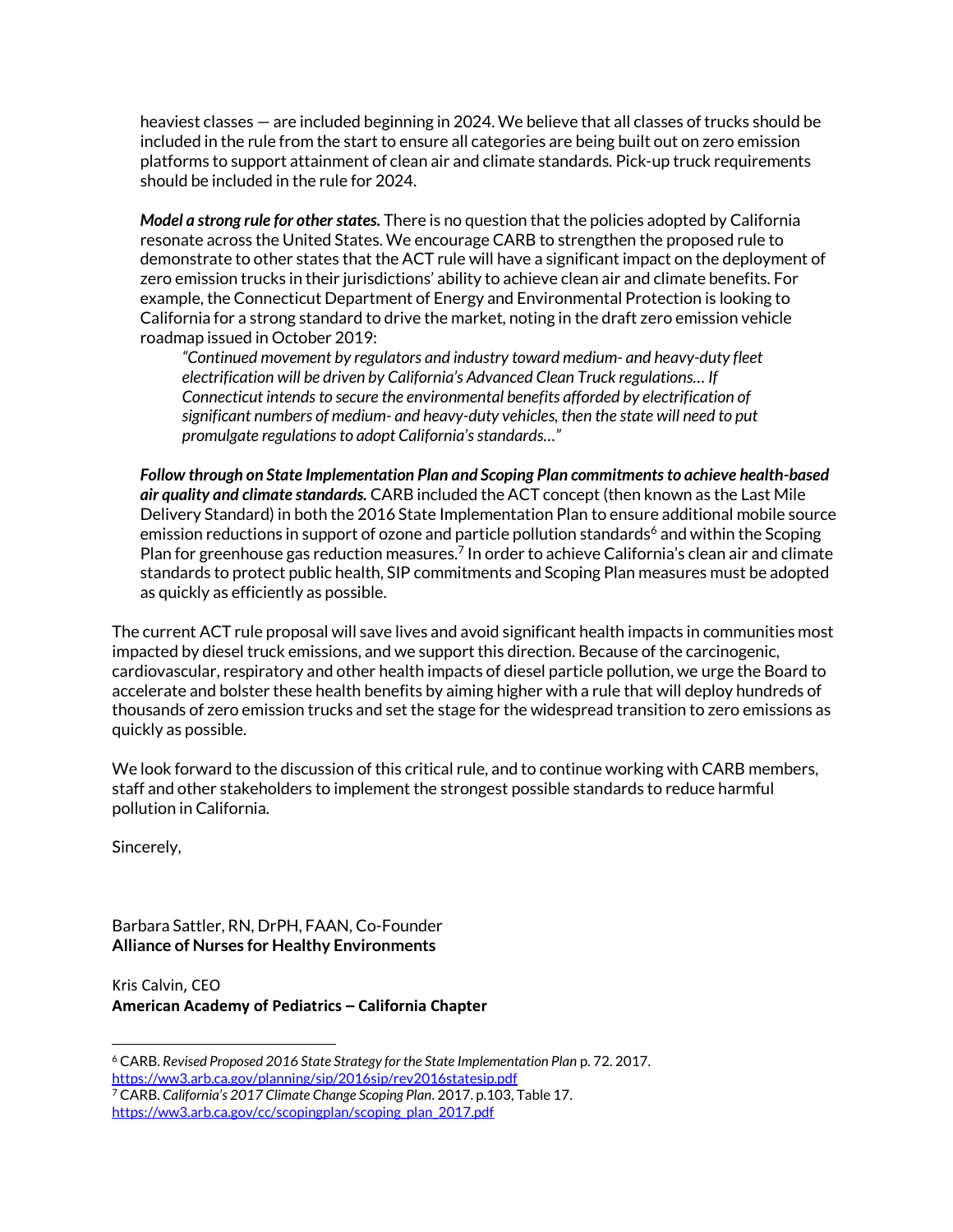[Autumn J. Ogden-Smith,](mailto:Autumn.Ogden@CANCER.ORG) Director California State Legislation **American Cancer Society – Cancer Action Network**

Soma Wali MD, MACP, President **American College of Physicians, California Chapter**

Will Barrett, Clean Air Advocacy Director **American Lung Association**

Marghot Carabali, MPA, Coordinator **Asthma Coalition of Los Angeles County**

Janet Nudelman, Director of Program and Policy **Breast Cancer Prevention Partners**

Adam Francis, Director of Government Relations **California Academy of Family Physicians**

Dr. Angelo Williams, Deputy Director **CA Black Health Network**

Sarah Schear, medical student Lisa Patel, MD Amanda Millstein, MD Ashley McClure, MD **California Climate Health Now**

Justin Malan, Executive Director **California Conference of Directors of Environmental Health**

Samantha D. Pellón, MPH Associate Director, Center for Health Policy **California Medical Association**

Wayne Walls, President **California Society for Respiratory Care**

Lorriana Leard, M.D., FACCP, President **California Thoracic Society**

Linda Rudolph, MD, MPH, Director **Center for Climate Change and Health**

Bill Magavern, Policy Director **Coalition for Clean Air**

Elridge D. Proctor, MPA, Senior Director, Government Affairs **GO2 Foundation**